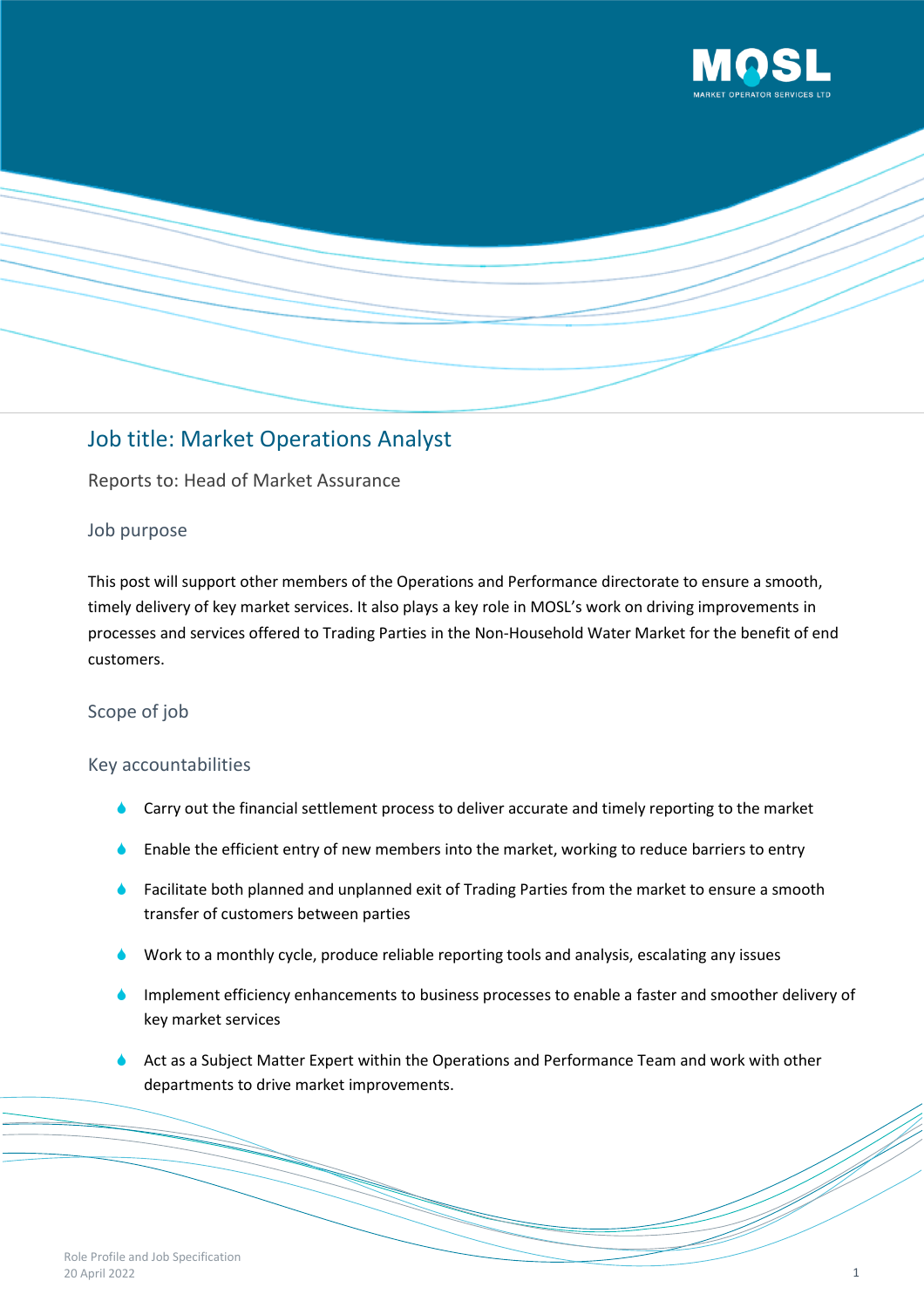

- Represent MOSL at market, industry and wider forums and events
- Present data insights to members at monthly committees and forums, sharing trends and provide feedback to members

#### Personal profile

#### Knowledge

- An understanding of operational processes and procedures
- An understanding of governance frameworks within regulated industries
- An understanding of process, compliance and risk management and their roles in driving improvement.

#### Skills

- Good communication and presentation skills
- **Collaborative approach, with the ability to shape issues, influence and network with key members and** stakeholders
- Able to work under pressure in a fast-paced environment and have good commercial awareness.
- Strong analytical and problem-solving skills
- Ability to interpret complex data and convert into plain English for a wide range of audiences

#### Desirable Experience

- Previous experience of using and analysing data to identify improvement work
- Presenting to internal and external stakeholders
- Experience of process improvement and problem solving
- Developing or implementing new approaches to reporting
- Water market experience or experience gained in other regulated markets